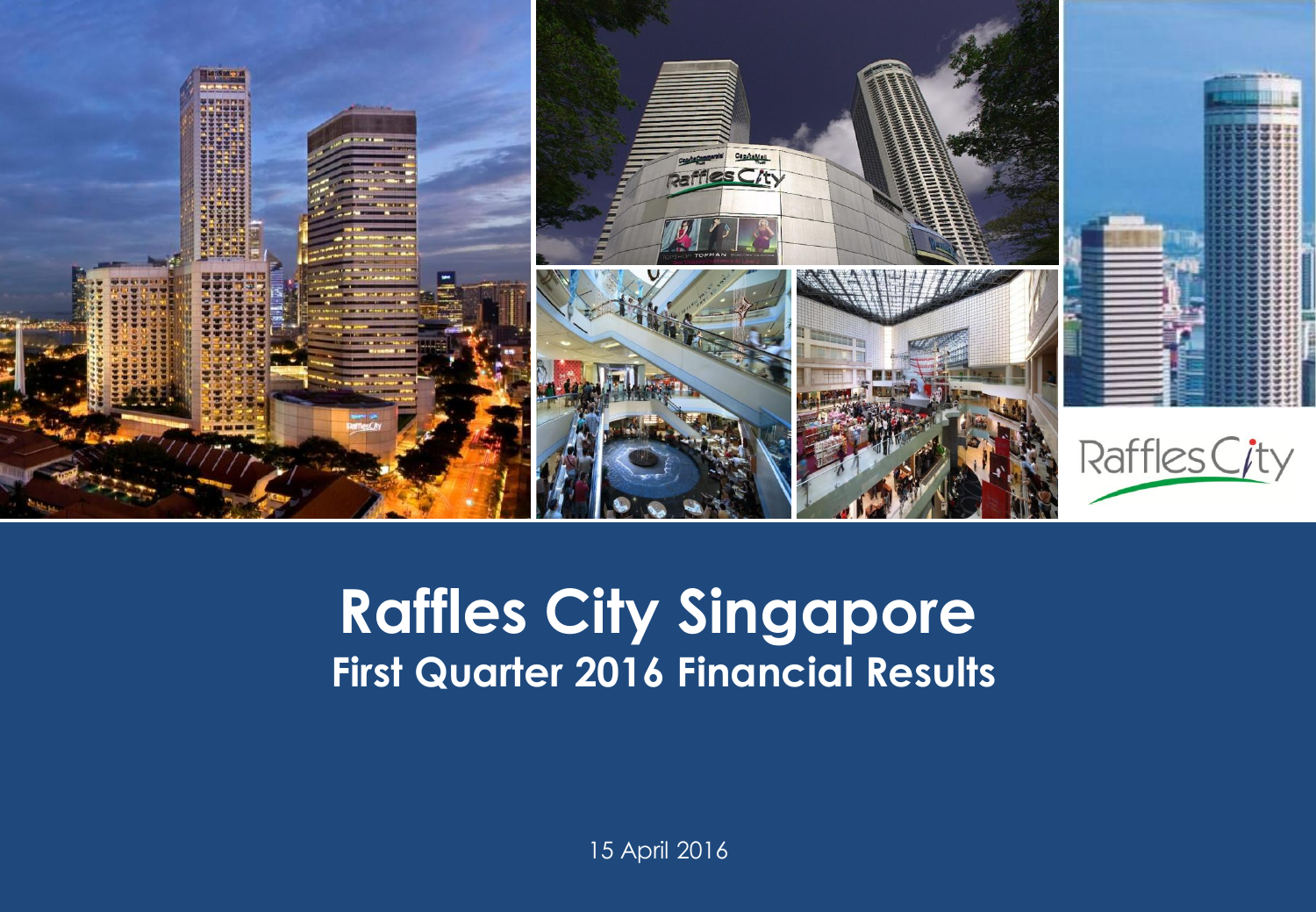

**Raffles City Singapore is jointly owned by CapitaLand Commercial Trust (CCT) and CapitaLand Mall Trust (CMT) through RCS Trust, and jointly managed by CapitaLand Commercial Trust Management Limited (CCTML) and** Capitaland Mall Trust Management Limited (CMTML). CCT has 60.0% interest and CMT has 40.0% interest in RCS **Trust. This presentation shall be read in conjunction with the respective 2016 First Quarter Unaudited Financial Statement Announcements released for CCT and CMT.**

This presentation may contain forward-looking statements. These forward-looking statements involve known and unknown risks, uncertainties and other factors that may cause the actual results, performance or achievements to be materially different from any future results, performance or achievements expressed or implied by the forward-looking statements. Forward-looking statements involve inherent risks and uncertainties. A number of factors could cause the actual results or outcomes to differ materially from those expressed in any forward-looking statement. Representative examples of these factors include (without limitation) general industry and economic conditions, interest rate trends, cost of capital and capital availability, competition from other developments or companies, shifts in expected levels of occupancy rate, property rental income, charge out collections, changes in operating expenses (including employee wages, benefits and training costs), governmental and public policy changes and the continued availability of financing in the amounts and the terms necessary to support future business. You are cautioned not to place undue reliance on these forward-looking statements, which are based on the current view of management on future events.

This presentation is for information only. No representation or warranty expressed or implied is made as to, and no reliance should be placed on, the fairness, accuracy, completeness or correctness of the information or opinions contained in this presentation. Neither CCTML or CMTML or any of their affiliates, advisers or representatives shall have any liability whatsoever (in negligence or otherwise) for any loss howsoever arising, whether directly or indirectly, from any use, reliance or distribution of this presentation or its contents or otherwise arising in connection with this presentation.

This presentation also does not constitute an invitation or offer to acquire, purchase or subscribe for units in CCT and/or CMT.



2

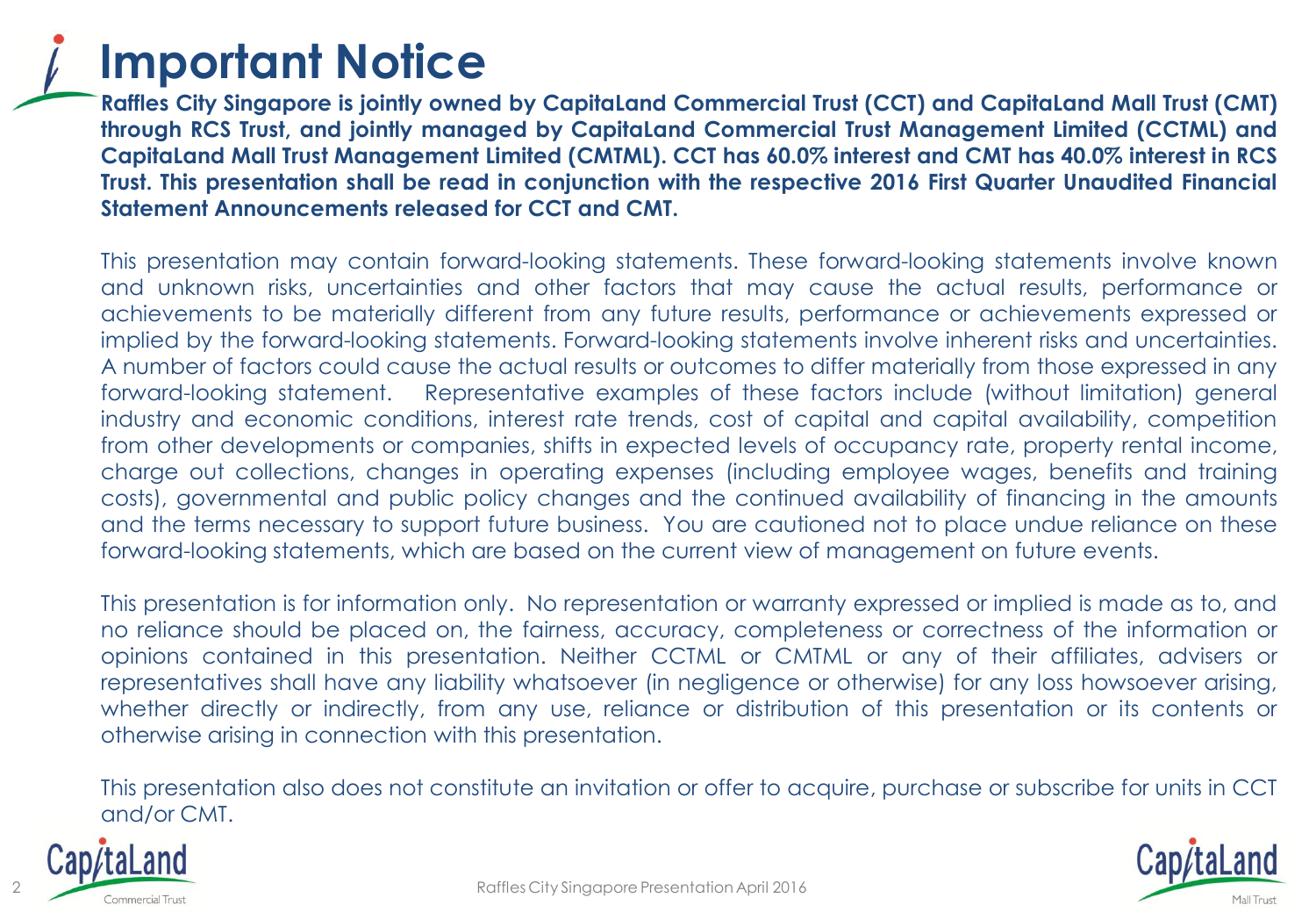

|                      | CCT's 60% Interest |                |                 |       | <b>RCS Trust</b><br>100% |
|----------------------|--------------------|----------------|-----------------|-------|--------------------------|
|                      | <b>1Q 2016</b>     | <b>1Q 2015</b> | <b>Variance</b> |       | $1Q$ 2016                |
|                      | <b>SS'000</b>      | <b>SS'000</b>  | <b>SS'000</b>   | $\%$  | <b>SS'000</b>            |
| <b>Gross Revenue</b> | 36,011             | 35,667         | 344             | 1.0   | 60,018                   |
| - Office             | 5,668              | 5,788          | $(120)^{11}$    | (2.1) | 9,446                    |
| - Retail             | 15,656             | 15,583         | 73              | 0.5   | 26,094                   |
| - Hotel              | 13,233             | 13,010         | 223             | 1.7   | 22,055                   |
| - Others             | 1,454              | 1,286          | 168             | 13.1  | 2,423                    |

| Net Property Income | 27,379 | 26,327 | 1.052 | 4.0 | 45,631 |
|---------------------|--------|--------|-------|-----|--------|
|                     |        |        |       |     |        |

(1) Due mainly to lower office occupancy in 1Q 2016 compared to 1Q 2015.



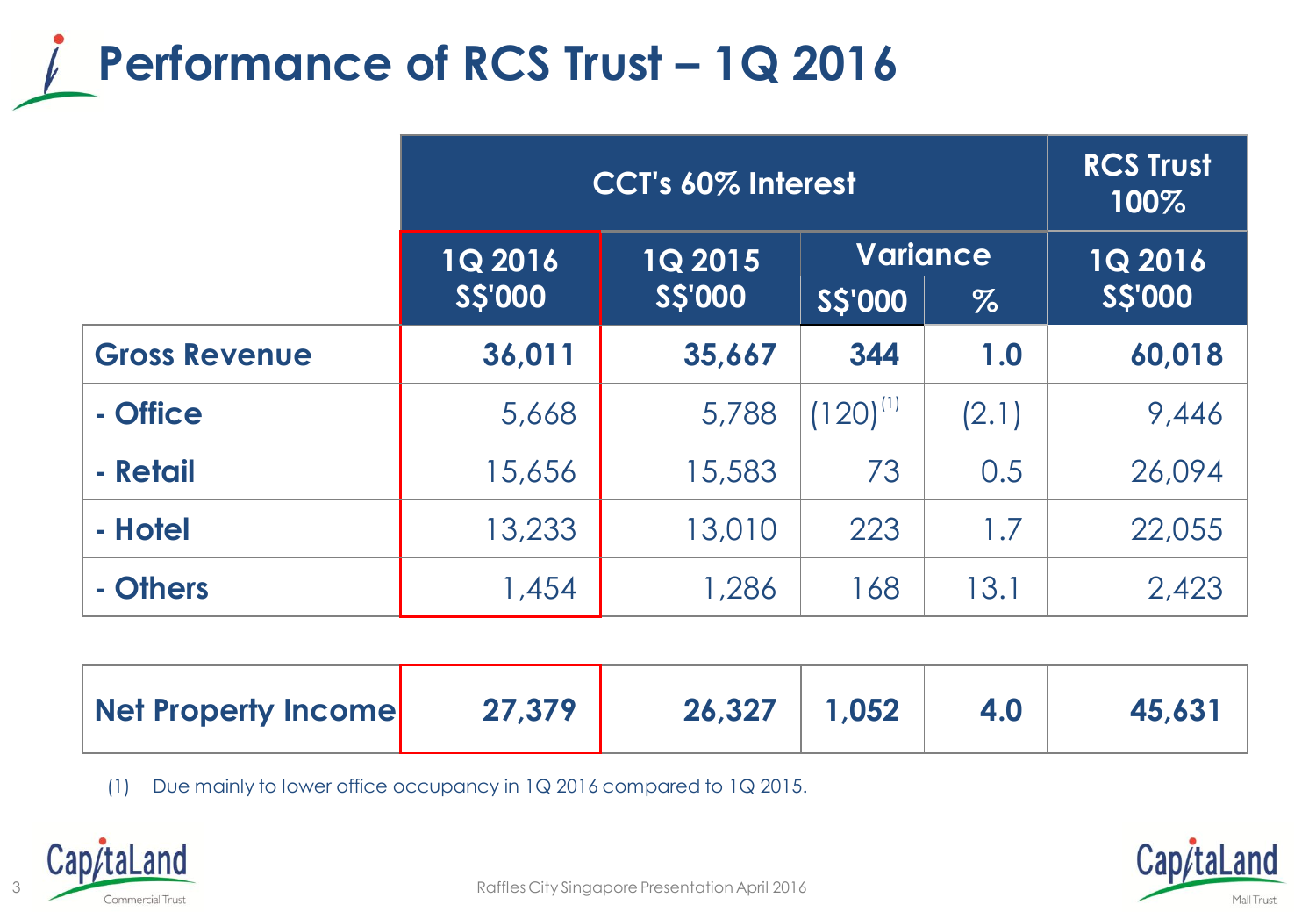

|                         | <b>As at 31 March 2016</b> |
|-------------------------|----------------------------|
| Net Debt / Total Assets | 33.1%                      |

|                                                          | <b>1Q 2016</b> |
|----------------------------------------------------------|----------------|
| Net Operating Profit / CMBS Debt Service <sup>(1)</sup>  | 6.62x          |
| Net Operating Profit / Total Debt Service <sup>(2)</sup> | 5.07x          |

#### Notes:

(1) NOP / CMBS debt service – (Net property income less other borrowing cost and trust expenses) / (CMBS interest expense)

(2) NOP / Total debt service – (Net property income less other borrowing cost and trust expenses) / (CMBS and bank loan interest expenses)



4

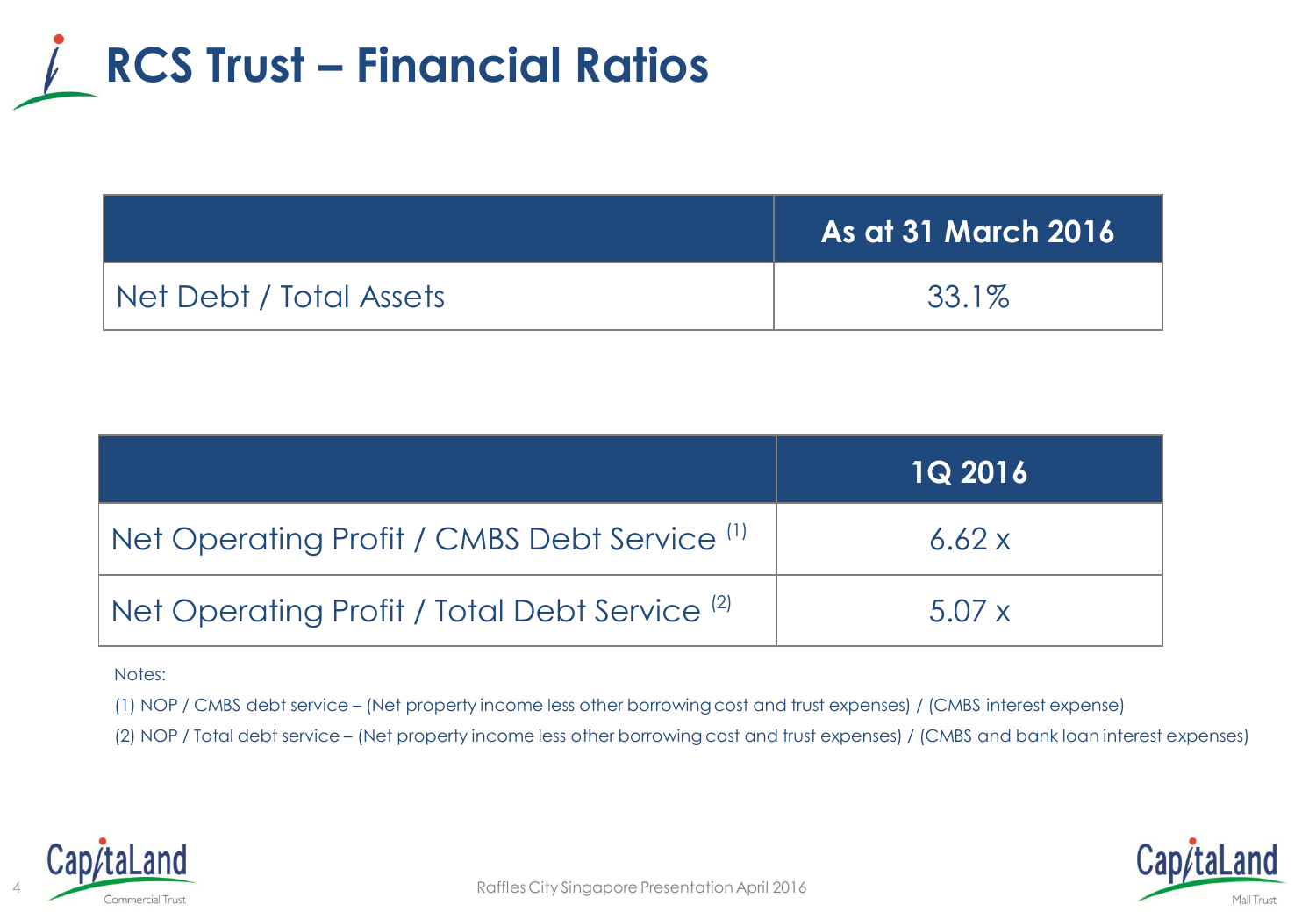## **Lease Expiry Profile – Raffles City Tower (Office)**

**Leases up for Renewal as a % of Gross Rental Income as at 31 March 2016**



| <b>Weighted Average Expiry by Gross Rental Income</b> | 2.3 Years |
|-------------------------------------------------------|-----------|
|                                                       |           |



Mall Trust

5 Commercial Trust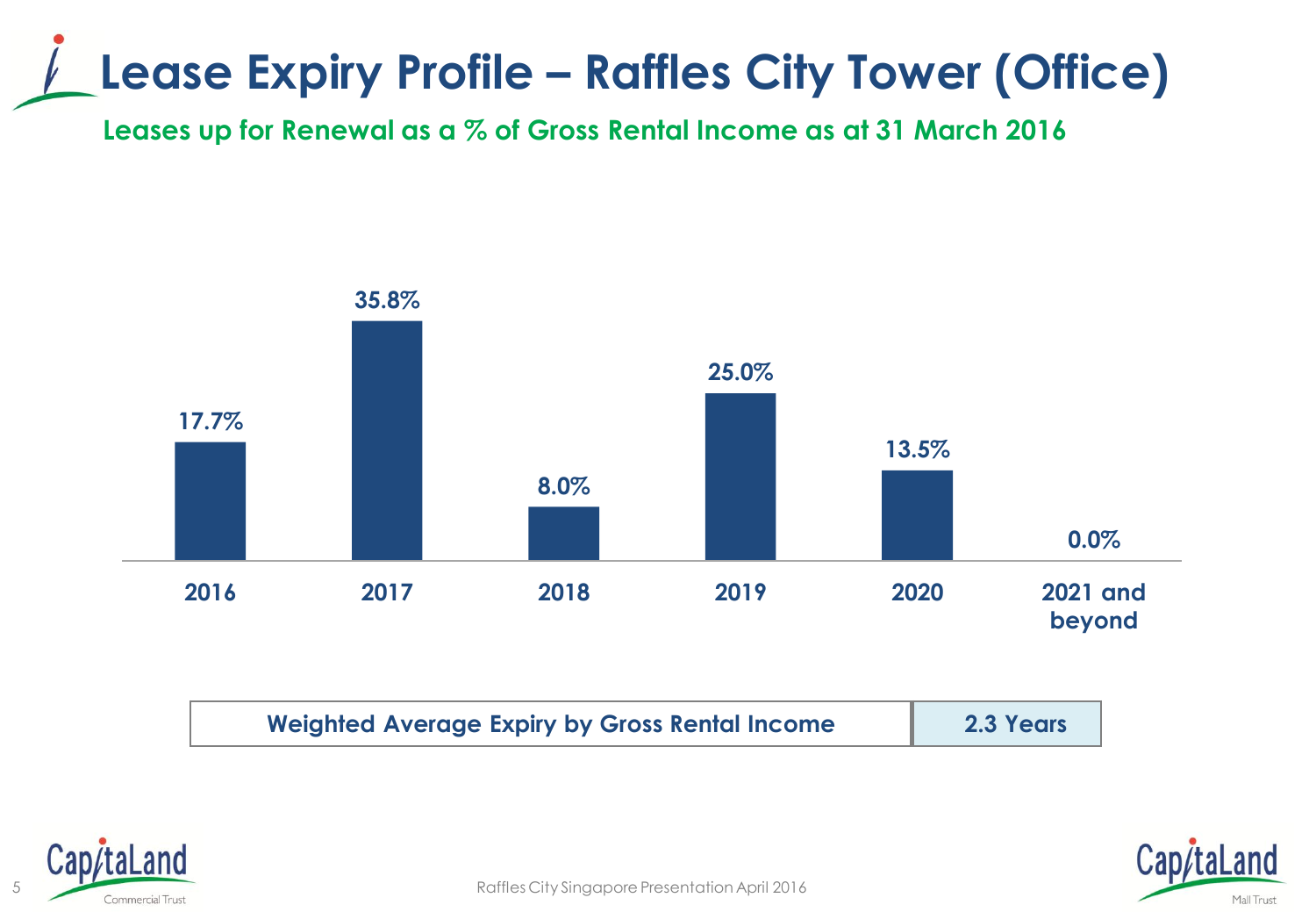## **Lease Expiry Profile – Raffles City Shopping Centre**

**Leases up for Renewal as a % of Gross Rental Income as at 31 March 2016**



| <b>Weighted Average Expiry by Gross Rental Income</b> | 2.2 Years |
|-------------------------------------------------------|-----------|
|-------------------------------------------------------|-----------|





Raffles City Singapore Presentation April 2016